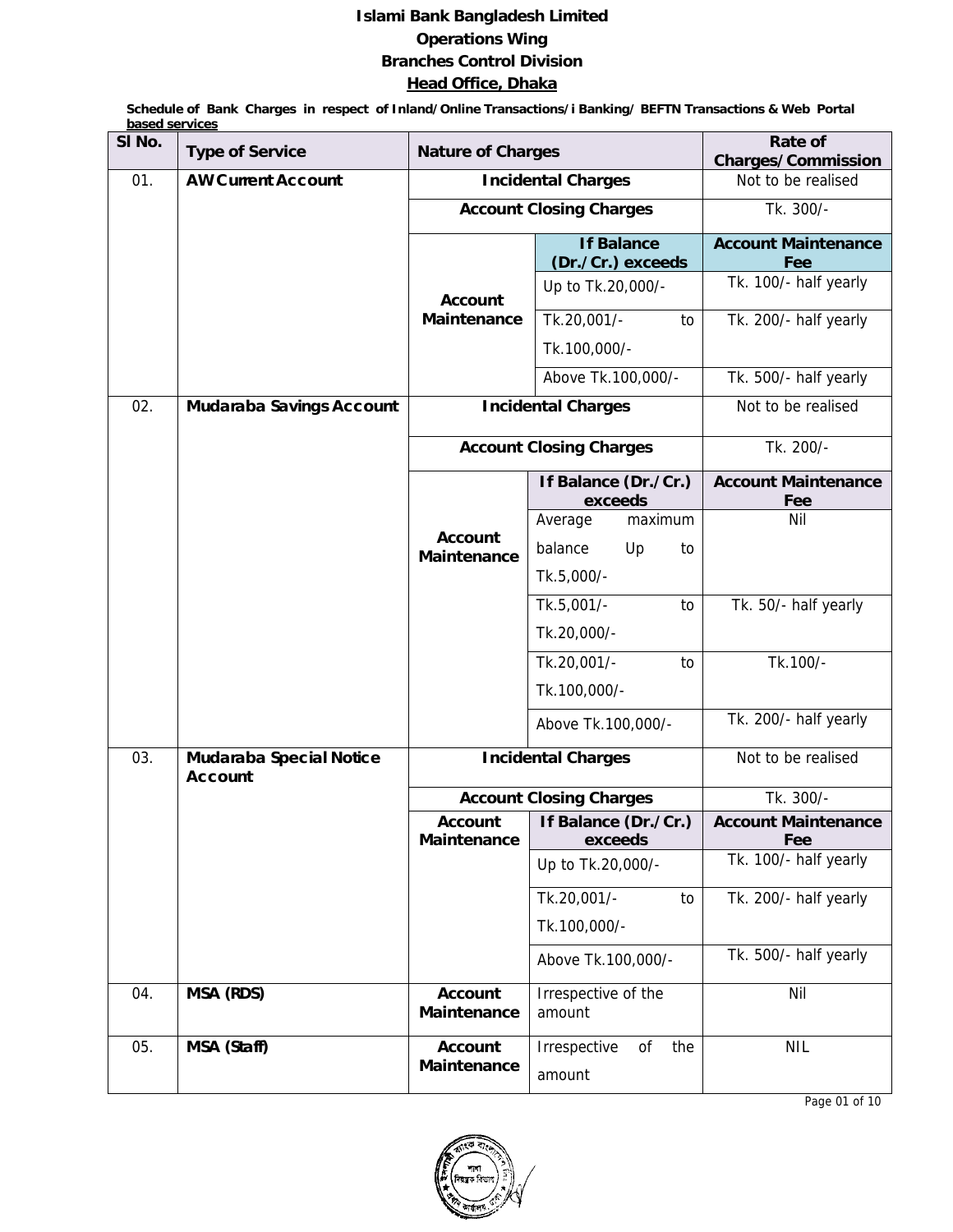| SI No. | <b>Type of Service</b>                                                        | <b>Nature of Charges</b>                | Rate of<br><b>Charges/Commission</b>                                                                                                                                                           |
|--------|-------------------------------------------------------------------------------|-----------------------------------------|------------------------------------------------------------------------------------------------------------------------------------------------------------------------------------------------|
| 06.    | Mudaraba Savings Bond<br><b>Account</b>                                       | <b>Closing Charges</b><br>(Pre-matured) | Not to be realised                                                                                                                                                                             |
| 07.    | Mudaraba Term Deposit<br><b>Account</b>                                       | <b>Closing Charges</b><br>(Pre-matured) | Not to be realised                                                                                                                                                                             |
| 08.    | Mudaraba Monthly Profit<br><b>Deposit Account</b>                             | <b>Closing Charges</b><br>(Pre-matured) | Not to be realised                                                                                                                                                                             |
| 09.    | Mudaraba Muhor Savings<br><b>Account</b>                                      | <b>Closing Charges</b><br>(Pre-matured) | Not to be realised                                                                                                                                                                             |
| 10.    | <b>Mudaraba Special Savings</b><br>(Pension) Account                          | <b>Closing Charges</b><br>(Pre-matured) | Not to be realised                                                                                                                                                                             |
| 11.    | Mudaraba Hajj Savings<br><b>Account</b>                                       | <b>Closing Charges</b><br>(Pre-matured) | Not to be realised                                                                                                                                                                             |
| 12.    | Mudaraba Foreign Currency<br><b>Deposit Account</b>                           | <b>Closing Charges</b>                  | Not to be realised                                                                                                                                                                             |
| 13.    | Collection: (Local)<br>a. Collection of Local<br>Cheques.                     | Commission                              | Where<br>i)<br>there<br>is<br>- a<br>Clearing<br>House - Free.<br>Where<br>there<br>$\mathsf{ii}$<br>is<br>no<br>Clearing<br>House:<br>conveyance at actual<br>but Min. Tk. 25/- per<br>party. |
|        | b. Cheque returned unpaid<br>from Clearing House                              | Commission                              | Tk.25/- per cheque                                                                                                                                                                             |
|        | c. Bounced Cheque drawn<br>on us (Cash, Clearing or<br>Transfer)              | Commission                              | Tk.50/- per cheque                                                                                                                                                                             |
|        | Collection : (Local)<br>d. Collection of Outstation<br>Cheques / Bills Clean/ | Commission                              | i) Upto Tk. 25,000/- $@$<br>0.15% but min. Tk.20/-                                                                                                                                             |
|        | Documentary                                                                   |                                         | ii) Upto Tk. 1,00,000/- @<br>0.15% but min. Tk.50/-                                                                                                                                            |
|        |                                                                               |                                         | iii) Upto Tk. $5/-$ lac $@$<br>0.10%<br>but<br>min.<br>Tk.150/-                                                                                                                                |
|        |                                                                               |                                         | iv) Over Tk. $5/-$ lac $@$<br>0.05% but min. Tk.<br>500/- max. Tk. 2,000/-.                                                                                                                    |
|        | e. Postage (Regd.)                                                            | Postage Charges                         | At Actual but Min. Tk.20/-                                                                                                                                                                     |
|        | f. Fax                                                                        | Fax Charges                             | At Actual but Min. Tk. 30/-<br>per instance.                                                                                                                                                   |

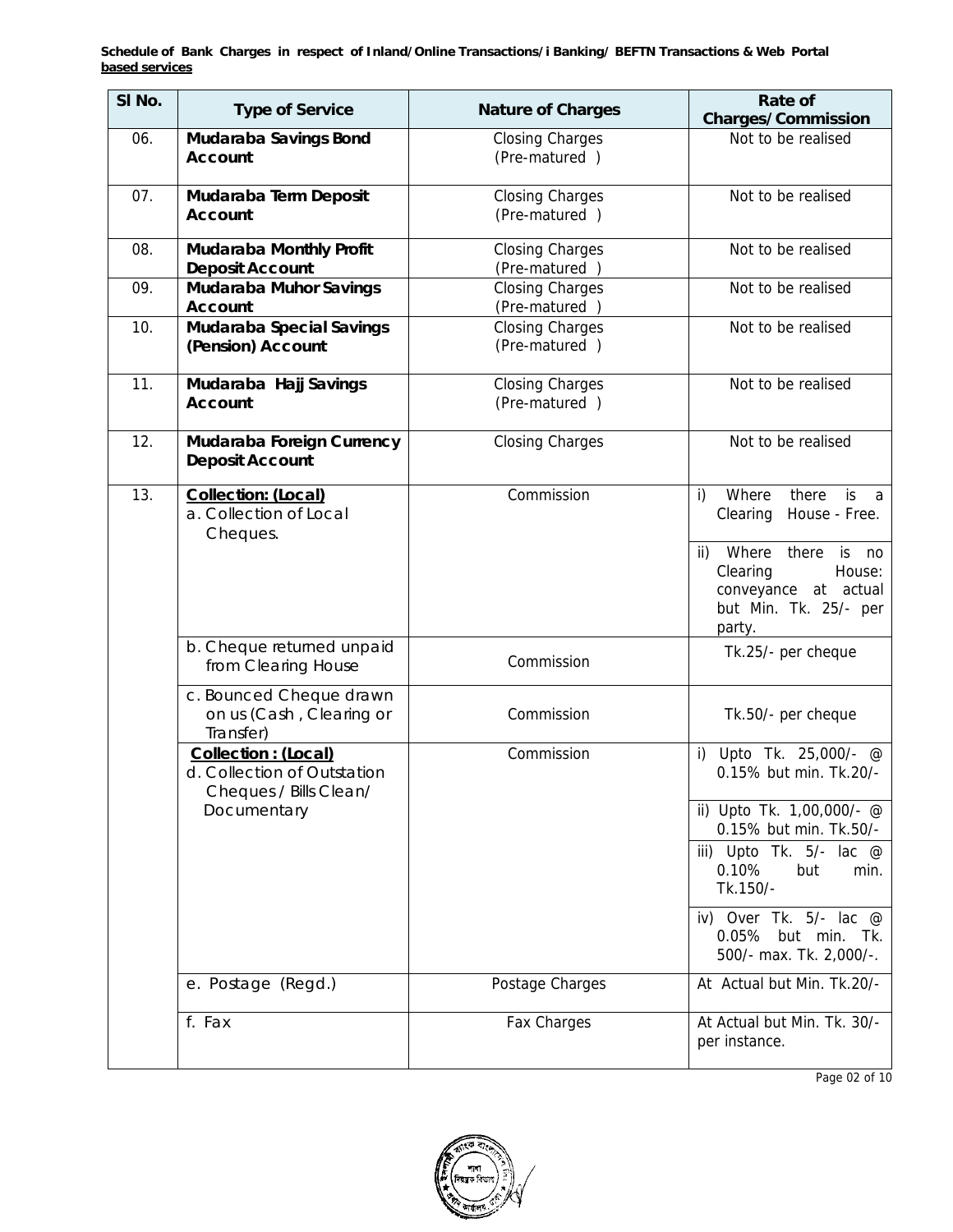| SI No. | <b>Type of Service</b>                         | <b>Nature of Charges</b> | Rate of<br><b>Charges/Commission</b>                                              |
|--------|------------------------------------------------|--------------------------|-----------------------------------------------------------------------------------|
| 13.    | g. Telephone                                   | Telephone Charges        | At Actual but Min. Tk.<br>30/- per instance.                                      |
|        | h. e-mail/ SMS                                 | e-mail/SMS Charges       | At Actual but Min. Tk. 20/-<br>e-mail/ SMS.<br>per                                |
| 14.    | <b>REMITTANCE</b><br>$(Inland)$ :              |                          |                                                                                   |
|        | $a)$ DD/TT<br>Issuance                         | Commission               | @ 0.10%, but min. Tk.<br>$20/-$ .                                                 |
|        | b) e-mail/ SMS charges for<br><b>TT</b> issued | e-mail/SMS Charges       | At Actual but Min. Tk. 30/-<br>e-mail/ SMS.<br>per                                |
|        | c) Telephone for TT issued.                    | Telephone Charges        | Tk. 30/- per TT                                                                   |
|        | d) Cancellation of DD                          | Commission               | Tk. 50/- (Flat)                                                                   |
|        | e) Cancellation of PO                          | Commission               | Tk. 20/- (Flat)                                                                   |
|        | f) Issuance of Duplicate<br>Instrument         | Commission               | Tk. 50/- and in case of<br>$DD -$<br>P & T charges at<br>actual but Min. Tk. 30/- |
|        | g) Pay Order Issuance                          | Commission               | Up to Tk. 10,000/- Tk.15/-                                                        |
|        |                                                |                          | From Tk. 10,001/- to Tk.<br>1.00 lac-<br>Tk. 20/-                                 |
|        |                                                |                          | From Tk. 1,00,001/- to Tk.<br>5.00 lac-<br>Tk. 30/-                               |
|        |                                                |                          | From Tk. 5,00,001/- to Tk.<br>10.00 lac -<br>Tk.40/-                              |
|        |                                                |                          | 10.00lac<br>above Tk.<br>Tk. 50/-                                                 |
| 15.    | <b>Inland Bills Purchased</b><br>(Taka)        | Commission               | Upto Tk.1.00 lac @ 1.25%<br>but min. Tk. 25/-<br>Upto Tk. 5.00 lac @1%            |
|        |                                                |                          | but min. Tk. 1,500/-                                                              |
|        |                                                |                          | Over Tk. 5.00<br>lac<br>$^{\textregistered}$<br>0.75% but min. Tk. 5,000/-        |
|        |                                                | Postage Charges          | At actual but min. Tk. 15/-                                                       |
|        |                                                | e-mail/ SMS Charges      | At actual but min. Tk. 40/-                                                       |
|        |                                                | Fax Charges              | Tk. 25/- per minute but<br>Min. Tk. 40/-                                          |
|        |                                                | Telephone Charges        | At Actual but Min. Tk. 50/-                                                       |



Page 03 of 10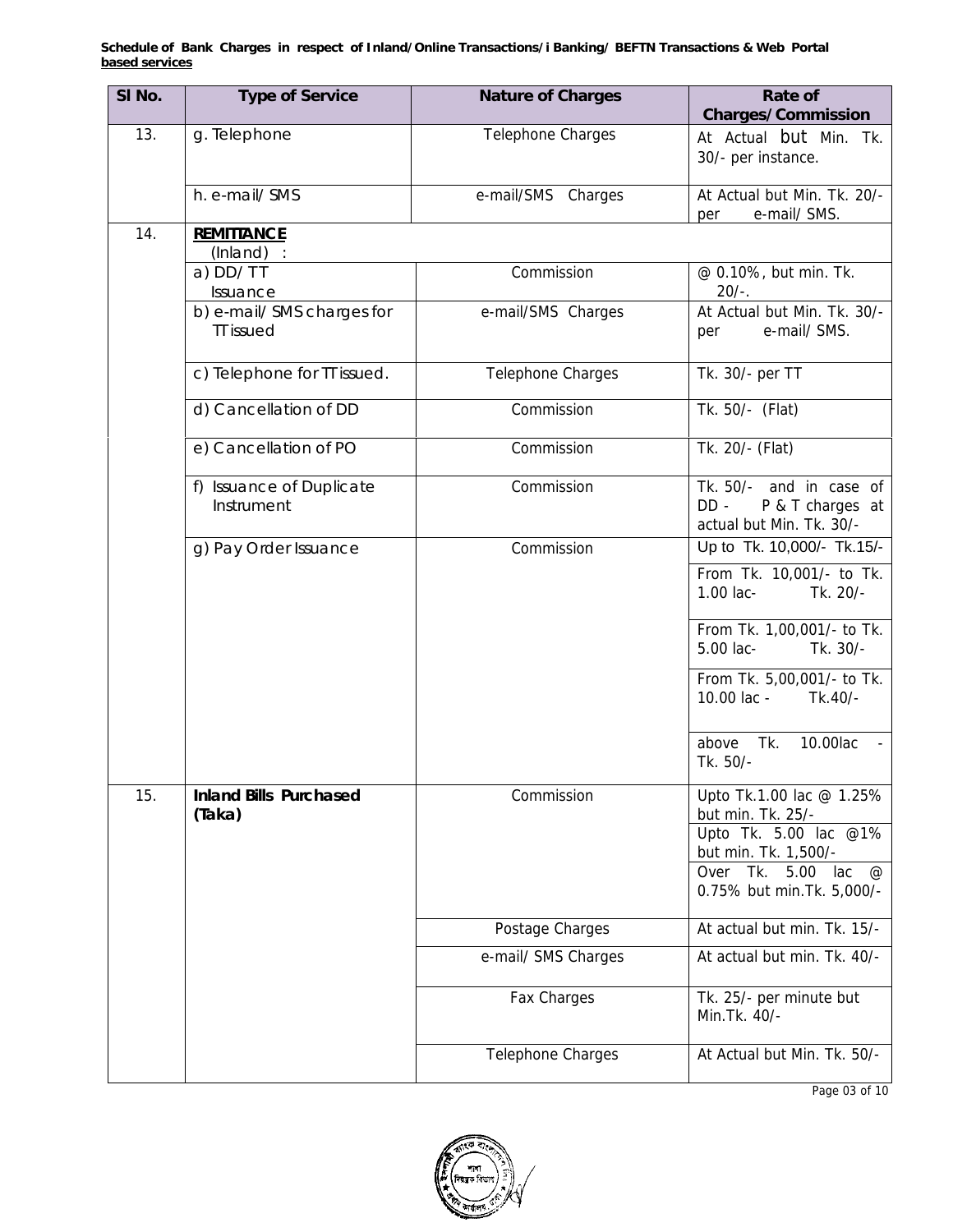| SI No. | <b>Type of Service</b>                      | <b>Nature of Charges</b>                       | Rate of                                                                                                                                                                   |
|--------|---------------------------------------------|------------------------------------------------|---------------------------------------------------------------------------------------------------------------------------------------------------------------------------|
|        |                                             |                                                | <b>Charges/Commission</b>                                                                                                                                                 |
| 16.    | <b>Standing Instruction</b>                 | Commission                                     | Tk. 50/- per instruction,<br>a)<br>if otherwise not<br>specified.<br>In case of internal<br>b)<br>transfer i.e from<br>MSA/AWCA to MSS, Hajj<br>A/cs etc-<br>$Tk.5/-$ per |
| 17.    | <b>Issuance of Guarantee</b>                | Commission/                                    | month/per instance.<br>Commission<br>0.50%<br>@<br>per                                                                                                                    |
|        |                                             | Service Charges                                | quarter or part thereof<br>be<br>realized<br>against issuance of<br>Guarantee<br>full<br>Bank<br>on<br>amount (cash/margin) but min.<br>Tk. 500/-.                        |
|        |                                             |                                                | In case of 100% cash security<br>Service Charges of Tk. 500/-<br>be realized.                                                                                             |
|        |                                             |                                                | Plus cost of stamp etc. at actual<br>in all cases.                                                                                                                        |
|        |                                             |                                                | Discretion of MD @ 0.20%.                                                                                                                                                 |
| 18.    | <b>Charge of Parcels</b>                    | Commission                                     | Tk. 20/- for each parcel for first<br>10 days & additional Tk. 10/-<br>for every subsequent 10 days<br>or part thereof.                                                   |
| 19.    | <b>Godown Charges</b>                       |                                                |                                                                                                                                                                           |
|        | a) Client's Godown under<br>Bank's Custody. | Clients Godown under<br>Bank's<br>custody.     | On Client's A/C                                                                                                                                                           |
|        |                                             | i) Rent                                        | On Client's A/C                                                                                                                                                           |
|        |                                             | ii) Insurance                                  | On Client's A/C                                                                                                                                                           |
|        |                                             | iii) Salary & Allowances of<br>Godown Staff.   | On Client's A/C                                                                                                                                                           |
|        | b) Bank's rented Godown                     | i) Rent                                        | Actual rate for floor space<br>proportionate<br>occupied<br>plus<br>maintenance cost.                                                                                     |
|        |                                             | ii) Insurance                                  | To be realised from the clients<br>proportionately.                                                                                                                       |
|        |                                             | iii) Salary & Allowance<br>0f<br>Godown Staff. | -do-                                                                                                                                                                      |
| 20.    | <b>Locker Service</b>                       | a) Rent                                        |                                                                                                                                                                           |
|        |                                             | i) Small Size                                  | Tk. 1,800/- yearly.                                                                                                                                                       |
|        |                                             | ii) Medium Size                                | Tk. 2,500/- yearly.                                                                                                                                                       |
|        |                                             | iii) Big Size                                  | Tk. 3,500/- Yearly                                                                                                                                                        |
|        |                                             | b) Security for key of each Locker             |                                                                                                                                                                           |
|        |                                             | i) Small Size                                  | Tk. 3,000/-(refundable)                                                                                                                                                   |
|        |                                             | ii) Medium Size                                | Tk. 5,000/-(refundable)                                                                                                                                                   |
|        |                                             | iii) Big Size                                  | Tk. 7,000/-(refundable)                                                                                                                                                   |



Page 04 of 10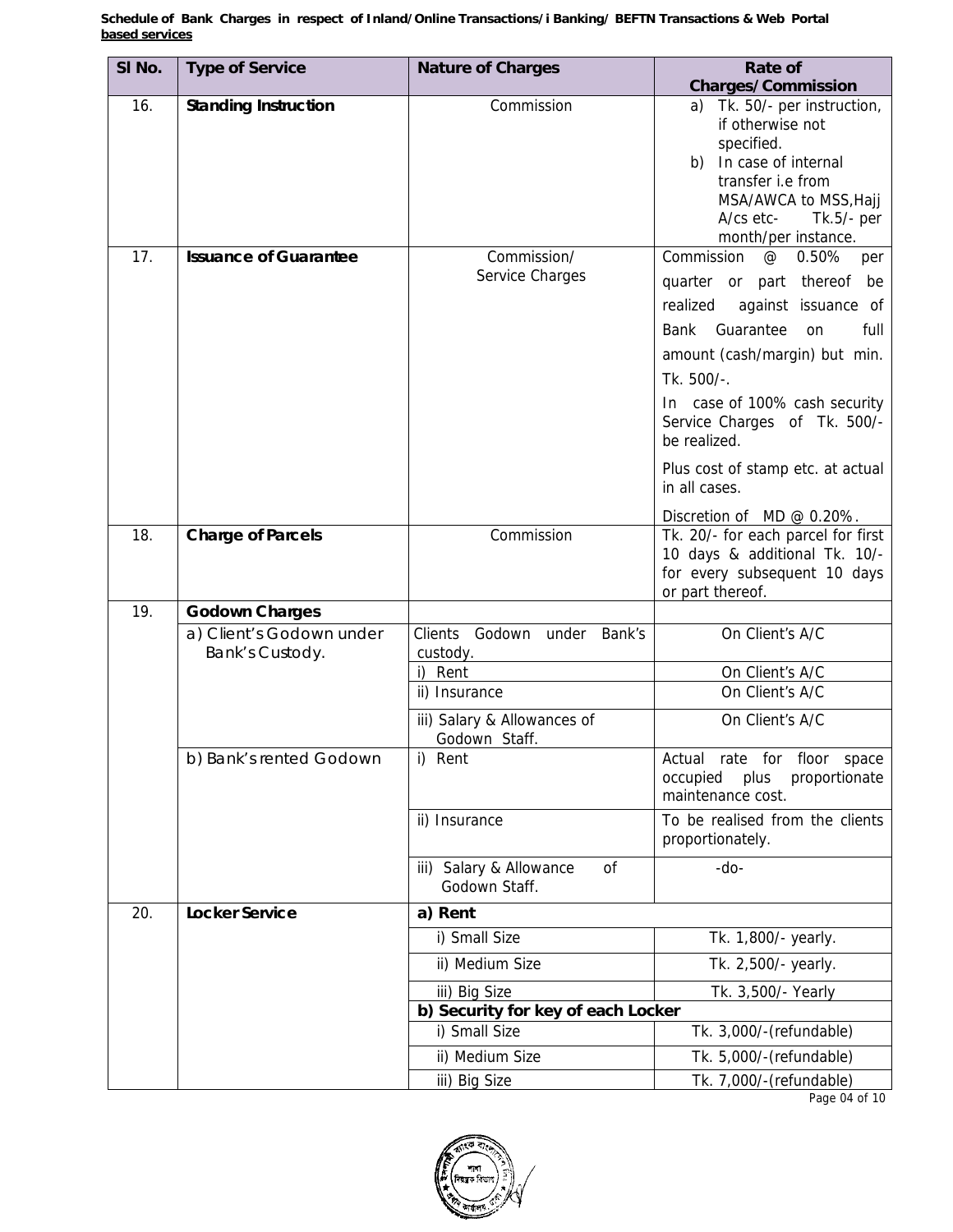| SI No. | <b>Type of Service</b>                                                                        |                                                        |                            | <b>Nature of Charges</b>                                       |                                                                                   | Rate of Charges/Commission                                                                     |                                                     |  |
|--------|-----------------------------------------------------------------------------------------------|--------------------------------------------------------|----------------------------|----------------------------------------------------------------|-----------------------------------------------------------------------------------|------------------------------------------------------------------------------------------------|-----------------------------------------------------|--|
| 21.    |                                                                                               | Solvency/BO Certificate                                |                            | Commission                                                     | A)<br>B)                                                                          | Tk. 300/- per Certificate<br>In case of BO A/c Tk.100/-<br>In all other cases Tk.100/-<br>C)   |                                                     |  |
| 22.    | <b>All Accounts</b>                                                                           |                                                        | <b>Counter Transaction</b> |                                                                |                                                                                   | Not to be realised                                                                             |                                                     |  |
| 23.    | Issuance of balance                                                                           |                                                        |                            | Half yearly & Yearly                                           |                                                                                   | Not to be realised                                                                             |                                                     |  |
|        | confirmation Certificate                                                                      |                                                        |                            | Additional                                                     |                                                                                   | Tk.200/- per certificate                                                                       |                                                     |  |
| 24.    | Charges for providing A/C<br>Statement<br>(All<br>types<br>0f<br>Accounts)                    |                                                        |                            | Mudaraba Deposit A/cs                                          | a)<br>b)                                                                          | June and December - Free<br>Other Occasions Tk.200/- per<br>statement                          |                                                     |  |
|        |                                                                                               |                                                        | <b>AWCA</b>                |                                                                | a)<br>b)<br>c)                                                                    | Once in a month -Free<br>June and December - Free<br>Other Occasions Tk.200/- per<br>statement |                                                     |  |
| 25.    | Transfer of A/C from one<br>Branch to another.                                                |                                                        |                            | a) CA/MSA                                                      |                                                                                   | a) Tk. 50/-                                                                                    |                                                     |  |
|        |                                                                                               |                                                        |                            | b) MSS/MMS/Others                                              |                                                                                   |                                                                                                | b) Tk. 50/-                                         |  |
| 26.    | Online Charges- The revised Online Charages are as under -                                    |                                                        |                            |                                                                |                                                                                   |                                                                                                |                                                     |  |
|        | <b>Within the District</b>                                                                    |                                                        |                            | <b>Inter District</b>                                          |                                                                                   | Within the Divisional City<br>Area                                                             |                                                     |  |
|        | Cash<br>Deposit/Withdrawal<br>including<br>Transfer<br>amount                                 | Charges                                                |                            | Cash<br>Deposit/Withdr<br>awal including<br>Transfer<br>amount | Charges                                                                           | Cash<br>Deposit/With<br>drawal<br>including<br>Transfer<br>amount                              | Charges                                             |  |
|        | Up to Tk.20,000/-                                                                             | Tk.15/-                                                |                            | Up<br>to<br>Tk.20,000/-                                        | Tk.20/-                                                                           |                                                                                                | Free                                                |  |
|        | Above Tk.20,000/-                                                                             | Tk.15/-<br>Tk.0.20<br>next<br>thousand<br>part thereof | $^{+}$<br>for<br>per<br>or | Above<br>Tk.20,000/-                                           | Tk.20/-<br>$+$<br>Tk.0.30 for<br>next<br>per<br>thousand<br>or<br>part<br>thereof | Upto Tk.<br>$1,00,000/-$                                                                       | { but not<br>more than<br>2(two) times<br>in a day} |  |
|        | Maximum<br>Online<br>Charges                                                                  | Tk.1,500/-                                             |                            | Maximum<br>Online Charges                                      | Tk.2,500/-                                                                        |                                                                                                |                                                     |  |
|        | a) Cash withdrawal limit Tk. 10,00,000/- (Ten Lac) only (per day per account).                |                                                        |                            |                                                                |                                                                                   |                                                                                                |                                                     |  |
|        | b) Cash deposit & Transfer amount unlimited.                                                  |                                                        |                            |                                                                |                                                                                   |                                                                                                |                                                     |  |
|        | c) Officials of IBBL are allowed to avail of the online banking facilities free of charges up |                                                        |                            |                                                                |                                                                                   |                                                                                                |                                                     |  |
|        | to the limit of his/her monthly gross salary.                                                 |                                                        |                            |                                                                |                                                                                   |                                                                                                |                                                     |  |
|        | d) For balance inquiry and account statement, charges may be as before Tk.10/-                |                                                        |                            |                                                                |                                                                                   |                                                                                                |                                                     |  |
|        | VAT is applicable for all charges as per Govt. rule.                                          |                                                        |                            |                                                                |                                                                                   |                                                                                                |                                                     |  |

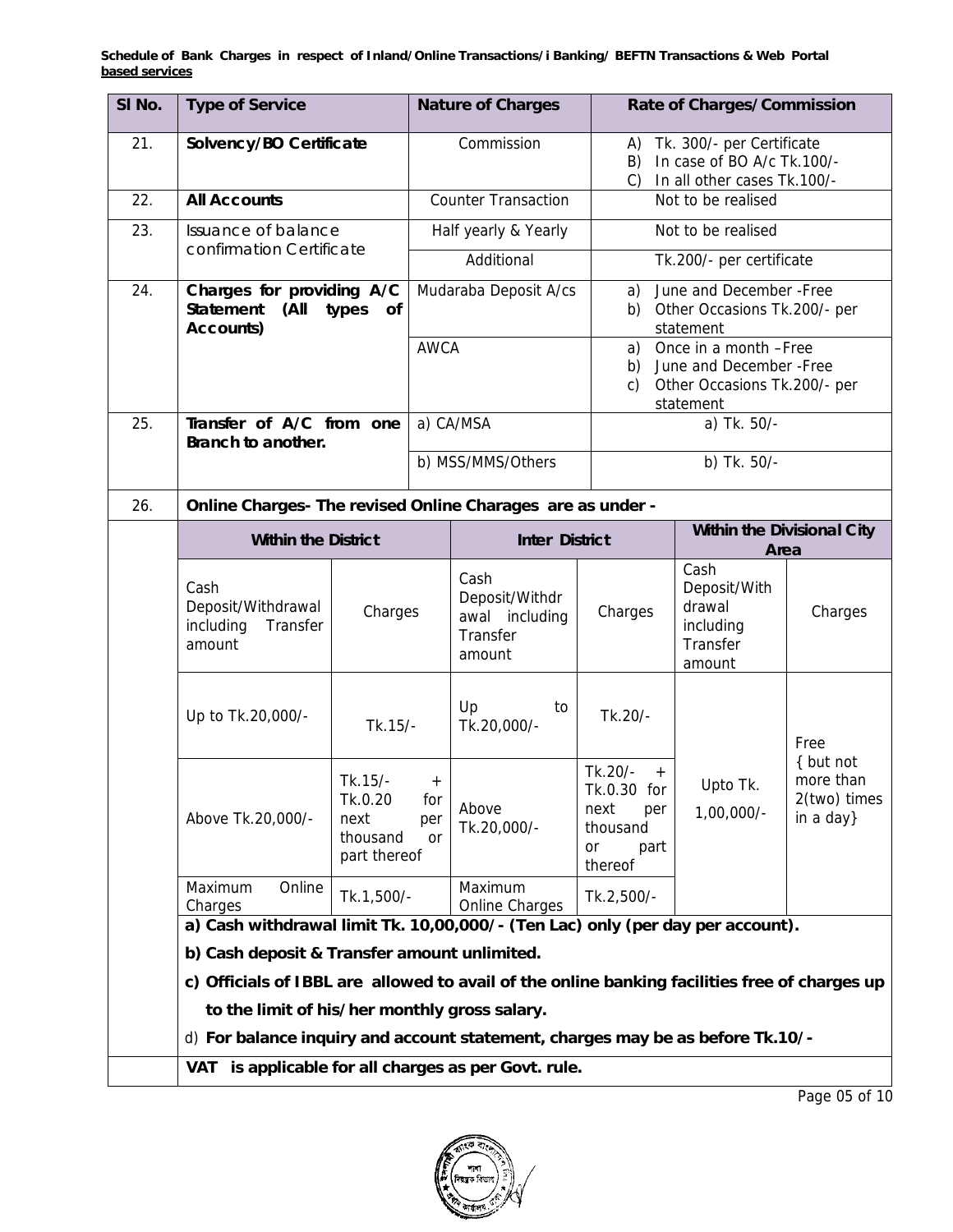| 27 | <b>Bank Charges in respect of BEFTN Transactions</b> |                                              |                                  |                                    |                                           |                                                                                                    |                                                                                                                                                                                                                   |  |
|----|------------------------------------------------------|----------------------------------------------|----------------------------------|------------------------------------|-------------------------------------------|----------------------------------------------------------------------------------------------------|-------------------------------------------------------------------------------------------------------------------------------------------------------------------------------------------------------------------|--|
|    | SI.<br>No.                                           | <b>Type of</b><br><b>Services</b>            | <b>Type of</b><br><b>Entries</b> | <b>Nature of</b><br><b>Charges</b> | Amount/<br><b>Entry of</b><br><b>Fund</b> | <b>Rate of EFT</b><br>Originating<br>Charges/<br><b>Commission</b>                                 | <b>Existing</b><br>Commission/<br><b>Charges</b>                                                                                                                                                                  |  |
|    | 1                                                    | Domestic                                     | Credit                           | Commission<br>$^{+}$               | Up to<br>Tk.<br>$10,000/-$                | $Tk.20/-$<br>+ EFT Charge<br>$Tk.10/-$                                                             | $\blacktriangleright$ DD/TT<br>Issuance:<br>$@.10\%$ . but<br>min. Tk. 20/-<br>$\blacktriangleright$ e-mail/ SMS/<br>Tele Charges<br>for TT issued.<br>Actual but Min.<br>$Tk.30/-$                               |  |
|    |                                                      | Remittances                                  | Entry                            | <b>EFT</b> Charge                  | Above<br>Tk.<br>$10,000/-$                | $Tk.20/- + Tk.$<br>$1.00$ for next<br>per thousand<br>or part thereof<br>+ EFT Charge<br>$Tk.10/-$ | ▶ PO Issuance:<br>i. $< 10,000/$ -<br>$Tk.15/-$<br>ii. Tk. 10,001-<br>1.00 lac , Tk. 20/-<br>iii. Tk. 100,001-<br>5.00 lac , Tk. 30/-<br>iv. Tk. 500,001-<br>10.00 lac, Tk. 40/-<br>$v. > 10.00$ lac,<br>Tk. 20/- |  |
|    |                                                      | Payroll<br>private                           |                                  |                                    | Up to<br>1000<br>entries                  | $Tk.10/-$ per<br>entry                                                                             | N/A                                                                                                                                                                                                               |  |
|    |                                                      | (Account<br>with other<br>Bank)              | Credit<br>Entry                  | Service<br>Charge                  | $Up$ to<br>2000<br>entries                | $Tk.8/-$ per<br>entry.                                                                             | N/A                                                                                                                                                                                                               |  |
|    | $\overline{2}$                                       |                                              |                                  |                                    | Above<br>2000<br>entries                  | $Tk.6/-$ per<br>entry                                                                              |                                                                                                                                                                                                                   |  |
|    |                                                      | Payroll<br>private<br>(Account<br>with IBBL) | Credit<br>Entry                  | Service<br>Charge                  |                                           | $Tk.5/-$ per<br>entry                                                                              | N/A                                                                                                                                                                                                               |  |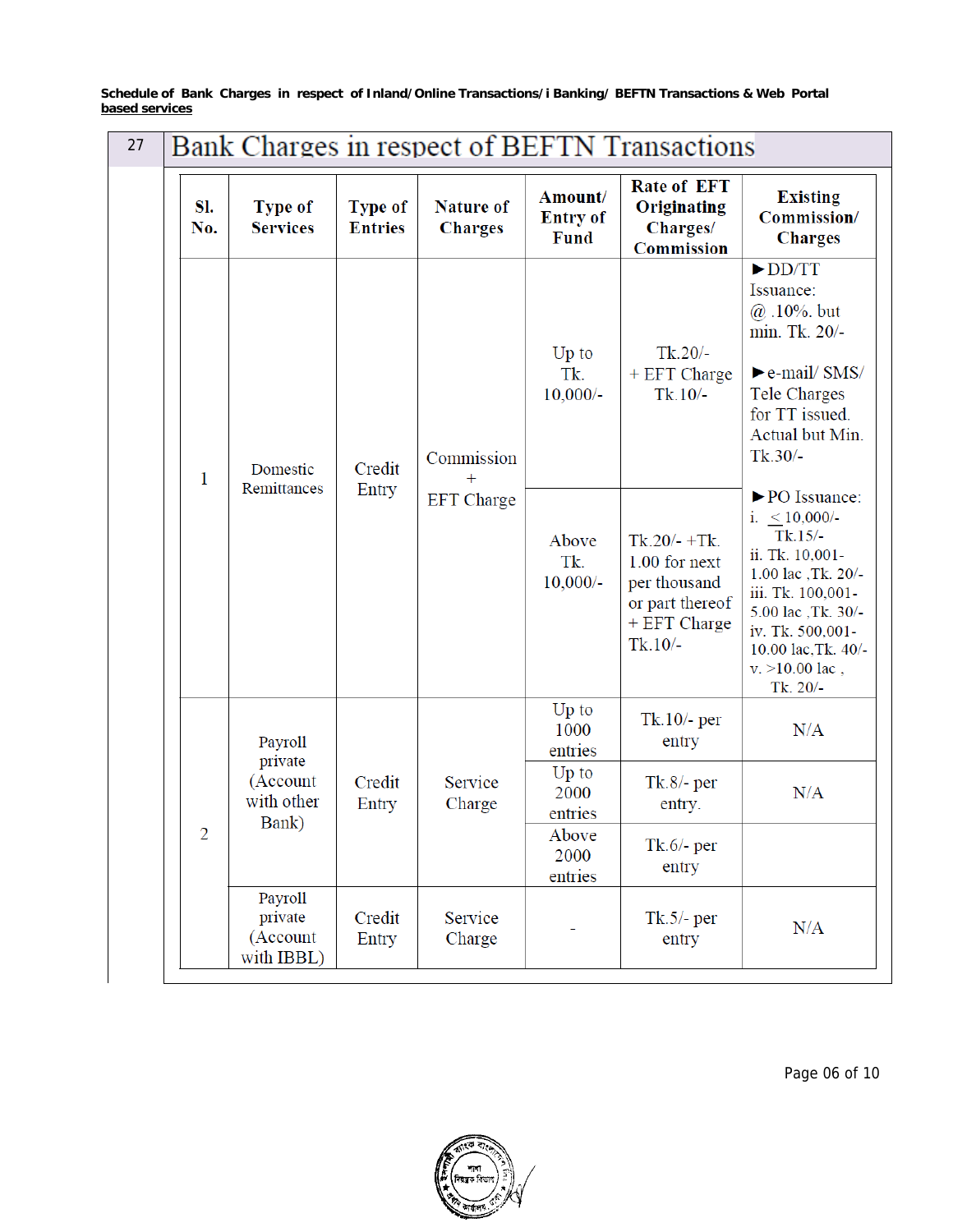| 27 | SI.<br>No. | <b>Type of</b><br><b>Services</b>                                                 | <b>Type of</b><br><b>Entries</b> | <b>Nature of</b><br><b>Charges</b> | Amount/<br><b>Entry of</b><br><b>Fund</b> | <b>Rate of EFT</b><br>Originating<br>Charges/<br><b>Commission</b>                               | <b>Existing</b><br>Commission/<br><b>Charges</b>                                                                                                                                                                     |
|----|------------|-----------------------------------------------------------------------------------|----------------------------------|------------------------------------|-------------------------------------------|--------------------------------------------------------------------------------------------------|----------------------------------------------------------------------------------------------------------------------------------------------------------------------------------------------------------------------|
|    | 3          | Dividends/<br>Interest<br>(Account<br>with other<br>Bank)                         | Credit<br>Entry                  | Service<br>Charge                  |                                           | $Tk.5/-$ per<br>warrant                                                                          | N/A                                                                                                                                                                                                                  |
|    |            | Dividends/<br>Interest<br>(Account<br>with IBBL)                                  | Credit<br>Entry                  | Service<br>Charge                  |                                           | Free                                                                                             | Free                                                                                                                                                                                                                 |
|    | 4          | Refunds<br>Warrants of<br><b>IPO</b><br>(Account<br>with IBBL<br>& other<br>Bank) | Credit<br>Entry                  | Service<br>Charge                  | $01$ (one)<br>entry/<br>Warrant           | $Tk.5/-$                                                                                         | (Tk. 10.00 per<br>entry/warrant<br>A/c with IBBL)                                                                                                                                                                    |
|    | 5          | <b>Business to</b><br>business                                                    | Credit                           | Commission<br>$+$                  | Up to<br>Tk.<br>$10,000/-$                | $Tk.20/-$<br>+ EFT Charge<br>$Tk.10/-$                                                           | $\blacktriangleright$ DD/TT<br>Issuance:<br>$@.10\%$ . but<br>min. Tk. 20/-<br>$\blacktriangleright$ e-mail/ SMS/<br><b>Tele Charges</b><br>for TT issued.<br>Actual but Min.<br>$Tk.30/-$                           |
|    |            | payments<br>(B2B)                                                                 | Entry                            | <b>EFT</b> Charge                  | Above<br>Tk.<br>$10,000/-$                | $Tk.20/- + Tk.$<br>1.00 for next<br>per thousand<br>or part thereof<br>+ EFT Charge<br>$Tk.10/-$ | ▶ PO Issuance:<br>i. $\leq 10,000/$ -<br>$Tk.15/-$<br>ii. Tk. 10,001-<br>1.00 lac , Tk. 20/-<br>iii. Tk. 100,001-<br>5.00 lac , Tk. 30/-<br>iv. Tk. 500,001-<br>10.00 lac, Tk. 40/-<br>$v. > 10.00$ lac,<br>Tk. 50/- |

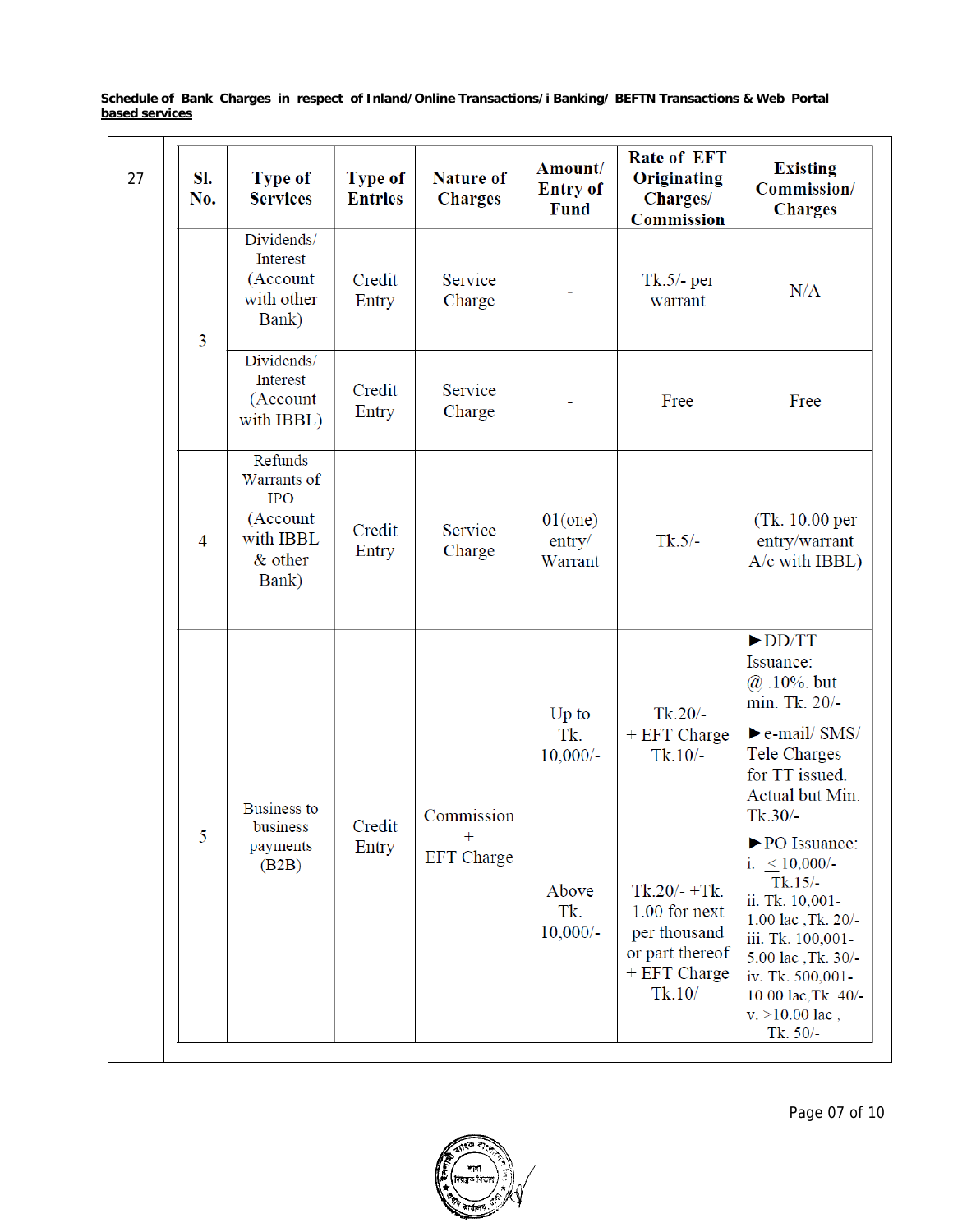| 27 | SI.<br>No.     | <b>Type of</b><br><b>Services</b>                                            | <b>Type of</b><br><b>Entries</b> | <b>Nature of</b><br><b>Charges</b> | Amount/<br><b>Entry of</b><br><b>Fund</b> | Rate of EFT<br>Originating<br>Charges/<br><b>Commission</b>                                               | <b>Existing</b><br>Commission/<br><b>Charges</b>                                                                                                                                                                                                                                                                                    |
|----|----------------|------------------------------------------------------------------------------|----------------------------------|------------------------------------|-------------------------------------------|-----------------------------------------------------------------------------------------------------------|-------------------------------------------------------------------------------------------------------------------------------------------------------------------------------------------------------------------------------------------------------------------------------------------------------------------------------------|
|    |                |                                                                              |                                  |                                    | Up to<br>Tk. 10,000/-                     | $Tk.20/-$<br>$+ EFT$<br>Charge<br>$Tk.10/-$                                                               | $\blacktriangleright$ DD/TT<br>Issuance:<br>$@.10\%$ . but<br>min. Tk. 20/-                                                                                                                                                                                                                                                         |
|    | 6              | Collection/<br>Payment of<br>Auction/<br>Sell/buy<br>between two<br>parties. | Credit<br>Entry                  | Commission<br><b>EFT</b> Charge    | Above<br>Tk. 10,000/-                     | $Tk.20/-$<br>$+Tk. 1.00$<br>for next per<br>thousand or<br>part thereof<br>$+ EFT$<br>Charge<br>$Tk.10/-$ | $\blacktriangleright$ e-mail/ SMS/<br><b>Tele Charges</b><br>for TT issued.<br>Actual but Min.<br>$Tk.30/-$<br>▶ PO Issuance:<br>i. $< 10,000/$ -<br>$Tk.15/-$<br>ii. Tk. 10,001-<br>1.00 lac , Tk. 20/-<br>iii. Tk. 100,001-<br>5.00 lac , Tk. 30/-<br>iv. Tk. 500,001-<br>10.00 lac, Tk. 40/-<br>$v. > 10.00$ lac,<br>Tk. 50/-    |
|    |                |                                                                              |                                  |                                    | Up to<br>Tk. 10,000/-                     | $Tk.20/-$<br>$+ EFT$<br>Charge<br>$Tk.10/-$                                                               | $\blacktriangleright$ DD/TT<br>Issuance:<br>$@.10\%$ . but<br>min. Tk. 20/-                                                                                                                                                                                                                                                         |
|    | $\overline{7}$ | Government<br><b>Tax Payment</b>                                             | Credit<br>Entry                  | Commission<br>EFTCharge            | Above<br>Tk. 10,000/-                     | $Tk.20/-$<br>$+Tk. 1.00$<br>for next per<br>thousand or<br>part thereof<br>$+ EFT$<br>Charge<br>$Tk.10/-$ | $\blacktriangleright$ e-mail/ SMS/<br><b>Tele Charges</b><br>for TT issued.<br>Actual but Min.<br>$Tk.30/-$<br>▶ PO Issuance:<br>i. $\leq 10,000/$ -<br>$Tk.15/-$<br>ii. Tk. 10,001-<br>1.00 lac , Tk. 20/-<br>iii. Tk. 100,001-<br>5.00 lac , Tk. 30/-<br>iv. Tk. 500,001-<br>10.00 lac, Tk. 40/-<br>$v. > 10.00$ lac,<br>Tk. 50/- |

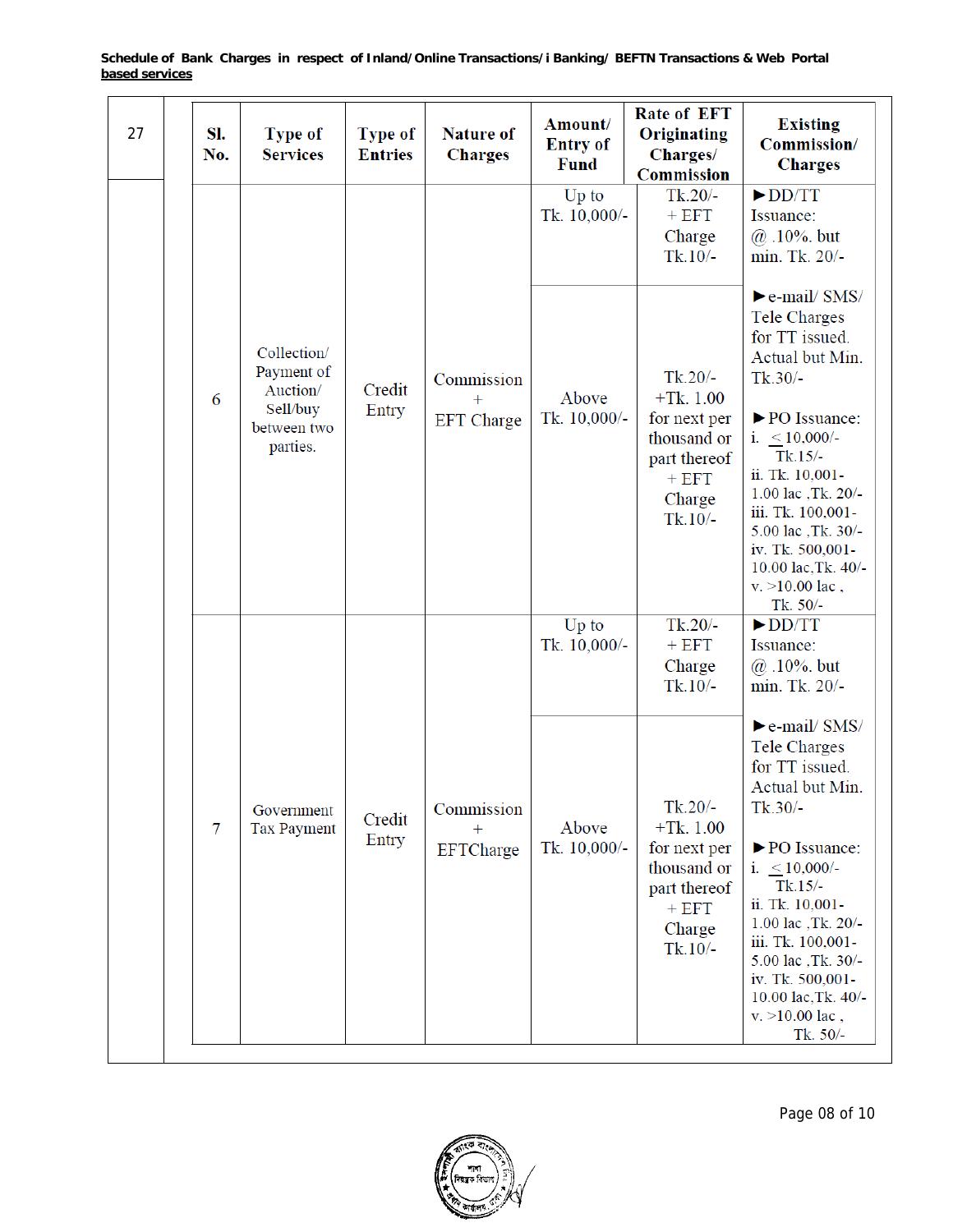| 27  | SI.<br>No. | <b>Type of</b><br><b>Services</b>                                   | <b>Type of</b><br><b>Entries</b> | <b>Nature of</b><br><b>Charges</b>                        | Amount/En<br>try of Fund | Rate of<br><b>EFT</b><br>Originating<br>Charges/<br>Commission                                            | <b>Existing</b><br>Commission/<br><b>Charges</b>                                                                                                                                                                                                                                                                   |  |
|-----|------------|---------------------------------------------------------------------|----------------------------------|-----------------------------------------------------------|--------------------------|-----------------------------------------------------------------------------------------------------------|--------------------------------------------------------------------------------------------------------------------------------------------------------------------------------------------------------------------------------------------------------------------------------------------------------------------|--|
|     |            |                                                                     |                                  |                                                           | Up to<br>Tk. 10,000/-    | $Tk.20/-$<br>$+ EFT$<br>Charge<br>$Tk.10/-$                                                               | $\blacktriangleright$ DD/TT<br>Issuance:<br>$@.10\%$ but min.<br>Tk. $20/-$                                                                                                                                                                                                                                        |  |
|     | 8          | Customer-<br>initiated<br>transactions<br>(Standing<br>Instruction) | Credit<br>Entry                  | Commission<br><b>EFT</b> Charge                           | Above<br>Tk. 10,000/-    | $Tk.20/-$<br>$+Tk. 1.00$<br>for next per<br>thousand or<br>part thereof<br>$+ EFT$<br>Charge<br>$Tk.10/-$ | $\blacktriangleright$ e-mail/ SMS/<br>Tele Charges for<br>TT issued. Actual<br>but Min. Tk.30/-<br>▶ PO Issuance:<br>i. $< 10,000/$ -<br>$Tk.15/-$<br>ii. Tk. 10,001-1.00<br>lac ,Tk. 20/-<br>iii. Tk. 100,001-5.00<br>lac ,Tk. 30/-<br>iv. Tk. 500,001-<br>10.00 lac, Tk. 40/-<br>$v. > 10.00$ lac,<br>Tk. $50/-$ |  |
| 28. |            |                                                                     |                                  | i Banking Services for the customers of IBBL              |                          |                                                                                                           |                                                                                                                                                                                                                                                                                                                    |  |
|     |            |                                                                     |                                  |                                                           |                          |                                                                                                           | IBBL introduces four new service products under iBanking in the name of I) iTransfer, II) iRecharge,<br>III) Utility Bills Payment and IV) Merchant Bills Payment. Among the services, the first two are ready                                                                                                     |  |
|     |            | for usage by the customers.                                         |                                  |                                                           |                          |                                                                                                           |                                                                                                                                                                                                                                                                                                                    |  |
|     |            |                                                                     |                                  | Service Charges for the new iBanking services             |                          |                                                                                                           |                                                                                                                                                                                                                                                                                                                    |  |
|     | SI No      | <b>Service Name</b>                                                 |                                  |                                                           |                          | <b>Service Charge</b>                                                                                     |                                                                                                                                                                                                                                                                                                                    |  |
|     |            |                                                                     |                                  | a. Minimum charge - BDT 5/-                               |                          |                                                                                                           |                                                                                                                                                                                                                                                                                                                    |  |
|     | 1.         | i Transfer<br>(Fund transfer)                                       |                                  | b. From Tk.1/- to Tk.5,000/-- BDT 5/-                     |                          |                                                                                                           |                                                                                                                                                                                                                                                                                                                    |  |
|     |            |                                                                     |                                  | c. From Tk.5,001/- to Tk.20,000/-- 10 paisa per 100 Taka. |                          |                                                                                                           |                                                                                                                                                                                                                                                                                                                    |  |
|     | 2.         | i Recharge                                                          |                                  | Currently free of cost.                                   |                          |                                                                                                           |                                                                                                                                                                                                                                                                                                                    |  |

Page 09 of 10